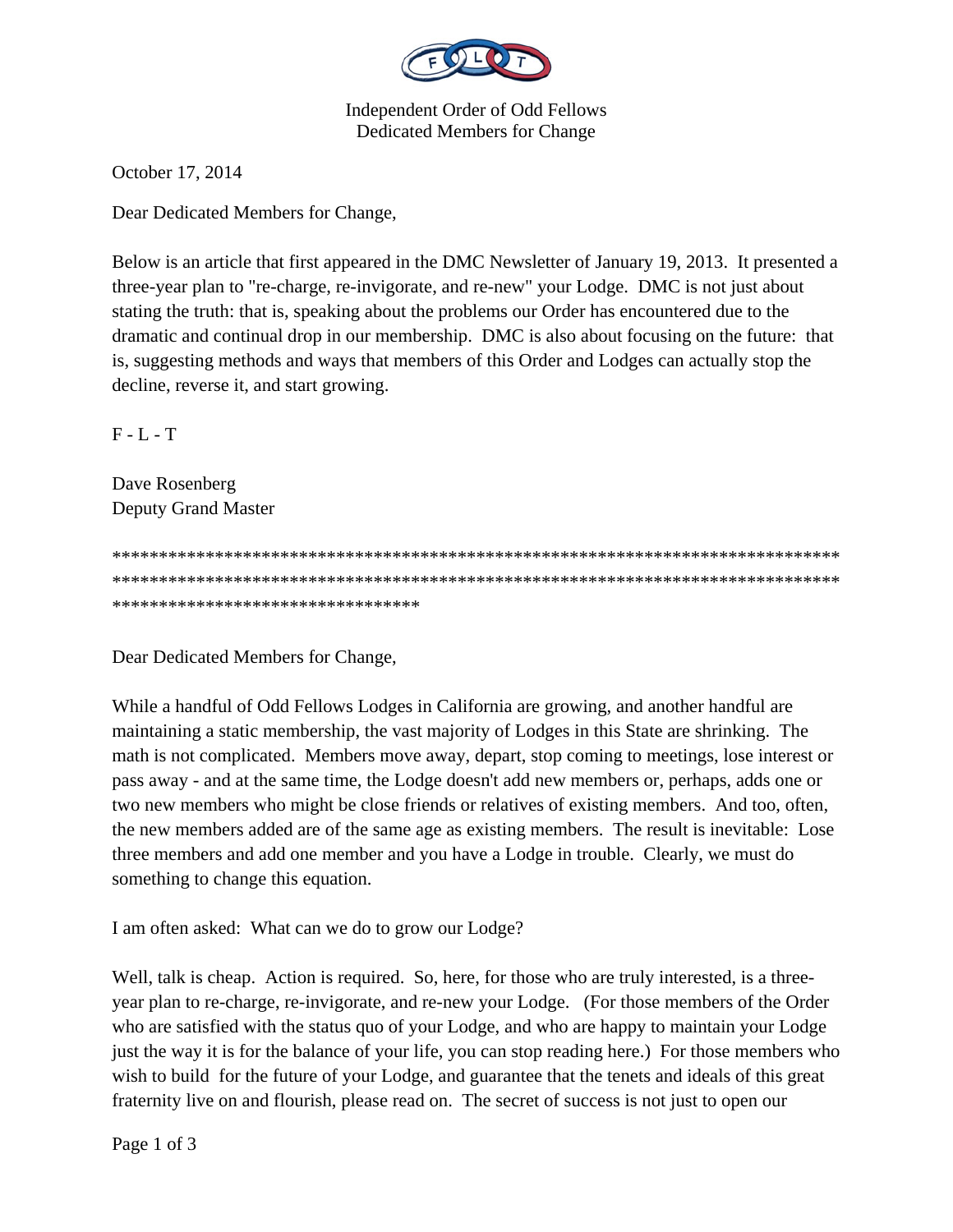

Independent Order of Odd Fellows Dedicated Members for Change

Lodges up, to increase our internal good fellowship activities and to increase our involvement and exposure in the community.

Year One

1. Open your Lodge to the public (and to potential members) by having open, social meetings at least one such social meeting each month. Of course, no ritualistic work is conducted and no secrets are revealed at such meetings.

2. Bring in one or two major community leaders into membership in your Lodge. This can be a local elected official, a recognized business leader, a leader in his or her profession (like a lawyer), a Judge, the County Sheriff, etc. These people will raise the community profile of your Lodge and can become "rainmakers" in bringing in new members.

3. Plan and execute one major community event, to benefit a local charitable or community group, and make sure it is publicized.

4. Plan for and put on one social event each month for the Lodge members and their guests. This can include themed potlucks (for example, Italian potluck), "Bunko" Night at the Lodge, Trivia Night, a talk and demonstration on beer brewing, etc.

5. Target husbands and wives, both, to consider membership in your Lodge.

Year Two

1. Hold a "retreat" of your active members and lay out five goals for the year. These five goals should always include a goal identifying the number of Lodge applicants you intend to bring in during the year. Resolve at this retreat NOT to be negative. Positively listen to all ideas that are proposed and put on the table, and then decide which you will implement.

2. Continue each of the Year One activities into Year Two.

3. Develop a "signature event" that your Lodge will organize and put on for the community which will become an annual event. For example: An "OddtoberFest", a wine tasting event at the Lodge, Pasta Feed, etc.

4. Organize a committee structure for the Lodge. These committees can include: A Good Fellowship Committee, a Community Support Committee, a Music Committee, a Photography